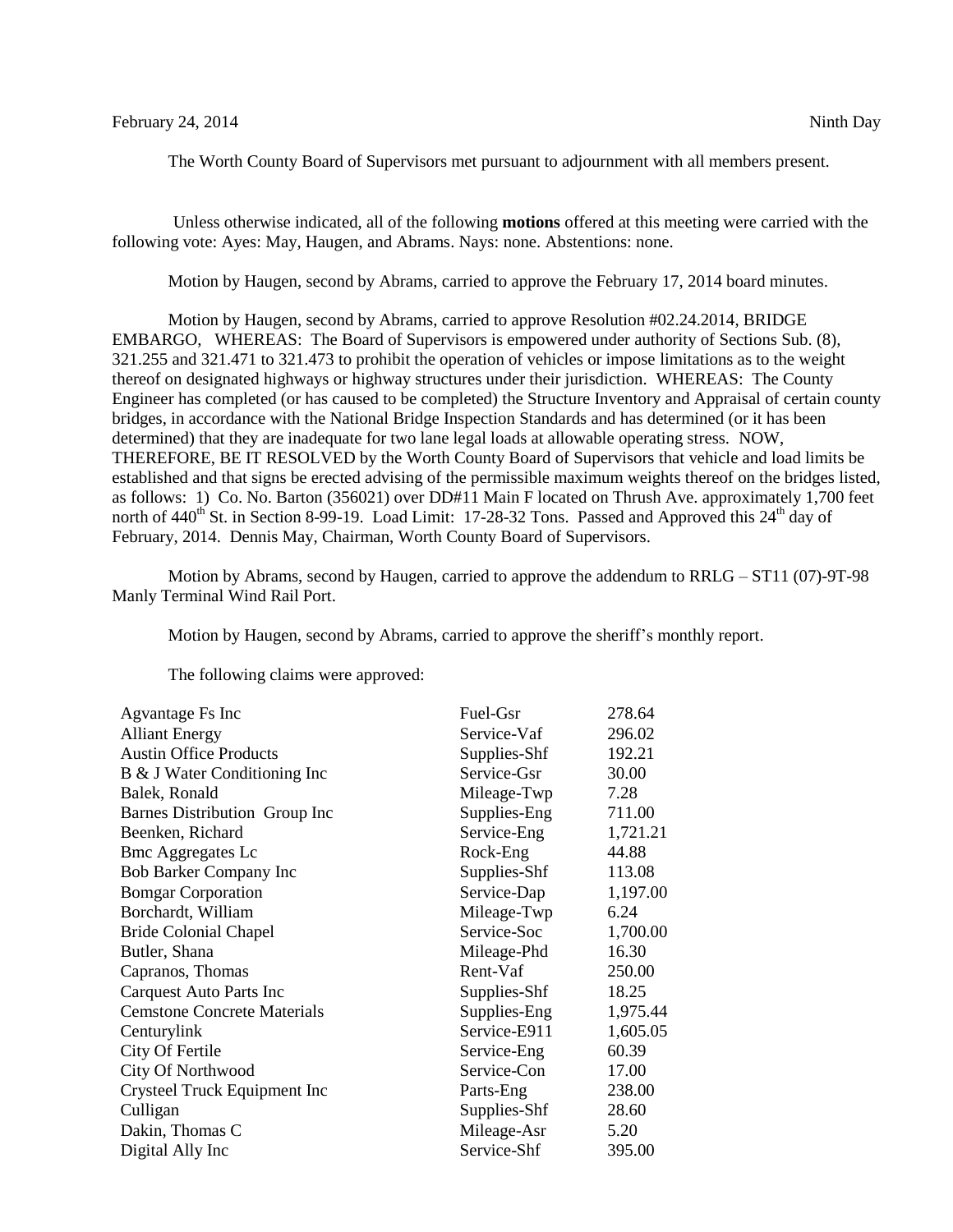| Drivers Licenses Guide Co       | Supplies-Shf    | 29.95     |
|---------------------------------|-----------------|-----------|
| Eliot Inc.                      | Service-Eng     | 65.00     |
| <b>Fallgatter's Market</b>      | Supplies-Sdp    | 135.83    |
| <b>Fastenal Company</b>         | Supplies-Eng    | 97.37     |
| Franks Repair & Towing Inc      | Service-Shf     | 19.00     |
| Galls, Llc                      | Supplies-Shf    | 230.91    |
| Gentz, Jacob                    | Service-Phd     | 30.00     |
| Google Inc                      | Service-Dap     | 11.00     |
| Govconnection Inc               | Equip-Dap       | 855.14    |
| Greve Law Office                | Exp-Aty         | 483.00    |
| Hackbart, Philip E.             | Mileage-Twp     | 16.64     |
| <b>Heartland Power Coop</b>     | Service-Con     | 4,488.29  |
| Heiken, David                   | Parts-Eng       | 228.66    |
| Hewett Wholesale Inc            | Supplies-Phd    | 64.90     |
| Huber Supply Co Inc             | Service-Eng     | 170.59    |
| Ia Dept Of Transportation       | Supplies-Eng    | 445.50    |
| Ia Division Of Labor            | Service-Gsr     | 175.00    |
| Ia Law Enforcement Academy      | Credit-Edu      | 300.00    |
| Isaacson, Kevin                 | Mileage-Asr     | 10.40     |
| Isac                            | Edu-Trs         | 140.00    |
| Isac Group Health               | Health Ins Prem | 58,153.00 |
| Joe's Collision & Performance   | Service-Phd     | 1,081.42  |
| Johnson, Harold H               | Rent-Phd        | 1,000.00  |
| Knudtson, Donald                | Mileage-Asr     | 35.36     |
| Larsen Plumbing & Heating Inc   | Service-Sdp     | 104.86    |
| <b>Larson Printing Company</b>  | Service-Mha     | 368.52    |
| Lexisnexis                      | Service-Aty     | 134.00    |
| Lsi                             | Service-Juj     | 1,446.15  |
| <b>Manly Junction Signal</b>    | Service-Plz     | 153.78    |
| Marco Inc                       | Service-Shf     | 263.88    |
| Marshall & Swift Inc            | Service-Shf     | 206.43    |
| Matt Parrott/Storey Kenworthy   | Supplies-Trs    | 41.30     |
| Michaelsen, Gary                | Rent-Soc        | 350.00    |
| Mitchell Co Sheriff             | Service-Juj     | 25.08     |
| Myli, Diane                     | Mileage-Phd     | 12.40     |
| Niacc                           | Edu-Shf         | 65.00     |
| Niacog                          | Service-Tra     | 1,132.16  |
| No Ia Juvenile Detention        | Service-Juj     | 1,925.00  |
| North Central Ia Narcotics Tas  | Dues-Shf        | 4,706.25  |
| Northwood Anchor Inc            | Service-Plz     | 713.78    |
| Northwood Electric Inc          | Service-Eng     | 111.14    |
| Northwood Lumber                | Supplies-Con    | 52.00     |
| Northwood True Value            | Supplies-Phd    | 14.97     |
| Oakland, Ricky                  | Safety-Eng      | 121.13    |
| Paetec                          | Service-Eng     | 16.67     |
| Pathology Assoc Of Mason City   | Service-Mex     | 750.00    |
| Peopleservice Inc               | Service-Wwt     | 12,089.00 |
| <b>Pinnacle Quality Insight</b> | Service-Phd     | 150.00    |
| Pritchard's Of Northwood Inc    | Service-Phd     | 95.40     |
| Reeder, Daniel L                | Fuel-Asr        | 72.62     |
| Reinhart Food Service Llc       | Supplies-Shf    | 429.50    |
| Rohne, Joel                     | Mileage-It/Gis  | 171.60    |
| Roto-Rooter Of Mason City       | Service-Sdp     | 150.00    |
|                                 |                 |           |